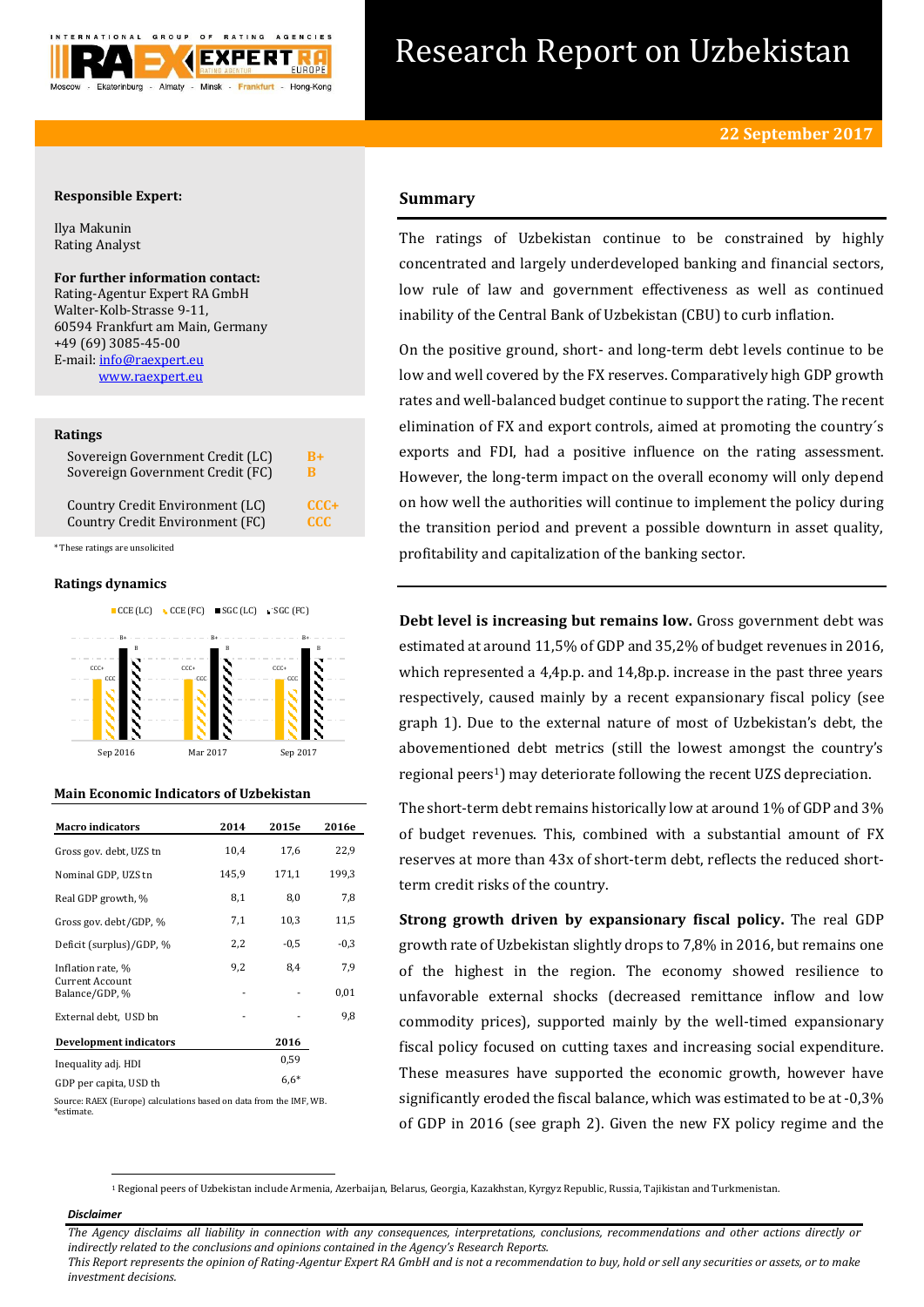

## **Graph 1:** Budget vs debt dynamics, % of GDP



**Graph 2:** Fiscal balance vs real GDP growth



**Graph 3:** Inflation dynamics, % y-o-y



country's unfavorable foreign position (diminished TOTs and remittances), Uzbekistan is expected to consider tightening its fiscal policy in order to sustain low fiscal imbalance figures and search for other sources of economic growth in the future.

Despite stagnating world commodity prices, the country´s exports were expected to increase by around 25% in 2016, reflecting improvements in exports of chemicals, machinery, gold and services which managed to offset decreased exports of the country´s key commodities. Given an estimated 6% increase in imports in 2016, the country´s current account is likely to have turned positive at 1,4% of GDP in 2016.

**Banking sector risks remains low.** The state-owned-banks-dominated banking sector remains low in scale with assets and volume of private credit to GDP at just 40,3% and 23,3% respectively. The banking sector showed diminished risks as NPLs stood at just 0,44% of total loans and capital to asset ratio, despite declining reached 10,7% in 2016. In response to the concerns about the liquidity and loan quality of the banking sector, the authorities have recapitalized state owned banks (SOBs), raised liquidity requirements and reviewed the CBU´s liquidity provision and bank intervention frameworks. Nevertheless, the recent UZS devaluation may have a negative impact on the asset quality, profitability and capitalization level of the key banks.

**Monetary policy has been under a significant change.** Inflation rate was estimated at 7,9% in 2016 (see graph 3) and well above the CBU target band. However, in order to control for further inflationary pressures, mainly caused by rapid money and credit growth, the CBU has tightened the monetary policy and raised the refinancing rate from 9% to 14% in 2017.

In order to remove the FX parallel market and enhance currency convertibility the CBU´s has announced elimination of the FX controls and the requirement to surrender 25% of export foreign currency revenues at the appointed banks at the official exchange rate. This has led to a 50% steep devaluation of official UZS FX rate and to its convergence with the market FX rate in September 2017 (see graph 4). This reform is meant to increase the country´s exports by improving the terms of trade, help the government to open up the economy and attract FDI and as a result facilitate job creation and an economic growth. Additionally, the reform will help to converge to a stable monetary policy and more efficient control of inflation.

**Credit climate remains constrained.** Despite some recent efforts towards greater transparency (e.g. the authorities decided to adopt a new

### *Disclaimer*

*This Report represents the opinion of Rating-Agentur Expert RA GmbH and is not a recommendation to buy, hold or sell any securities or assets, or to make investment decisions.*

*The Agency disclaims all liability in connection with any consequences, interpretations, conclusions, recommendations and other actions directly or indirectly related to the conclusions and opinions contained in the Agency's Research Reports.*